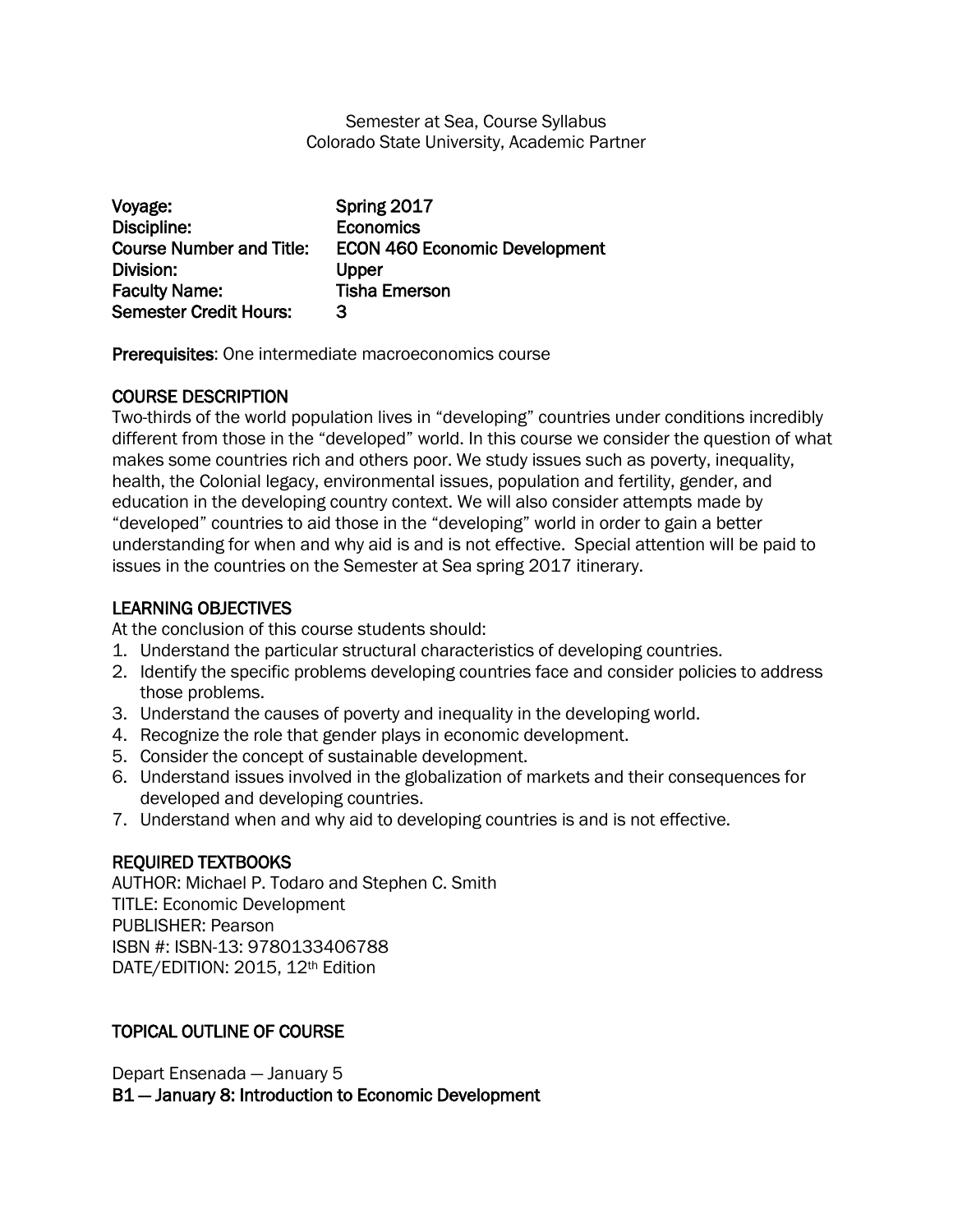Topic: Introduction to the course and Economic Development; review of syllabus Reading: Chapter 1

#### B2 — January 10: Sustainable Development Goals

Topic: Sustainable Development Goals Reading: "Transforming our World: The 2030 Agenda for Sustainable Development"

Honolulu — January 12

#### B3 — January 13: Comparative Economic Development I

Topic: Measuring Development and Characteristics of the Developing World Reading: Chapter 2

#### B4 — January 15: Comparative Economic Development II

Topic: Comparison of Developing Countries Today and Developed Countries Then Reading: Chapter 2

#### B5—January 18: SAS Itinerary and Economic Development

Topic: An Overview of Economic Development across the SAS Travel Itinerary

No class January 19

#### B6 — January 21: Comparative Development Readings

Topic: Comparison of Economic Development in China, India and Africa Reading: "Accounting for Growth: Comparing China and India"; "Why has Africa Grown Slowly?"; "Mobile Phones and Economic Development in Africa"

#### B7 — January 23: Poverty, Inequality and Development I

Topic: Measuring Poverty and Inequality, Who are the Poor? Reading: Chapter 5 Assignment: Economic Comparison of Developed and Developing Countries – due

Kobe — January 24 - 28

# B8 — January 30: Poverty, Inequality and Development II

Topic: Policy Options for dealing with Poverty and Inequality Reading: Chapter 5

Shanghai — January 31 – February 5

### B9 — February 7: Poverty and Inequality Readings

Topic: Poverty and Inequality in the Middle East and Africa Reading: "The Top 1 Percent in International and Historical Perspective"; "Is India's Economic Growth Leaving the Poor Behind?"

### B10 — February 9: Population Growth and Economic Development I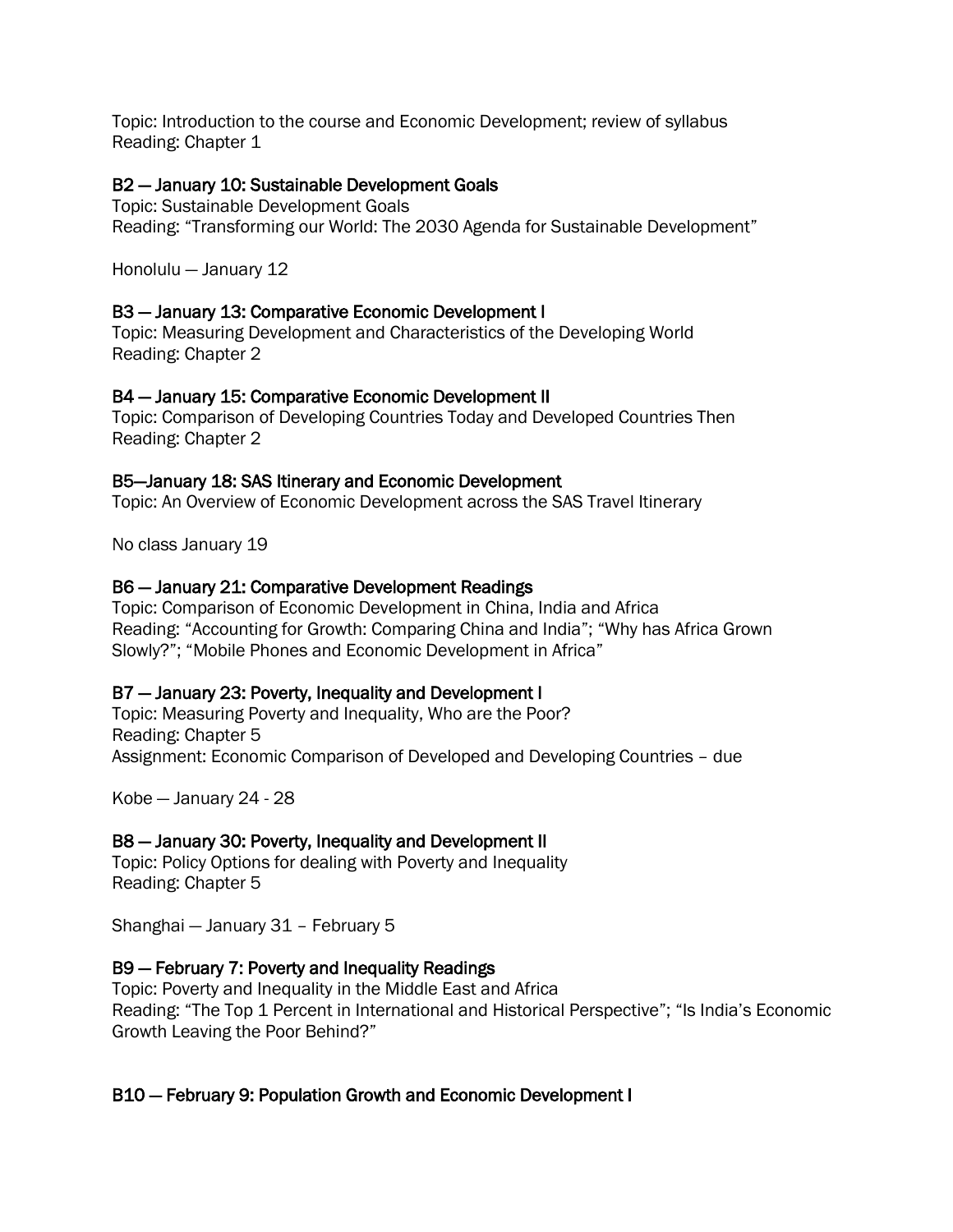Topic: The Relationship between Population Growth and Quality of Life Reading: Chapter 6 Assignment: Poverty and Inequality in Developed and Developing Countries – due

Ho Chi Minh City — February 10-14

### B11 — February 16: Population Growth and Economic Development II

Topic: Policy Options Reading: Chapter 6

No Class February 17

## B12 — February 19: Population Readings

Topic: Population Growth in Developed and Developing Countries Reading: "Carrots and Sticks: Fertility Effects of China's Population Policies"; "Will the Stork Return to Europe and Japan? Understanding Fertility within Developed Nations"

Yangon — February 20-24

### B13 — February 26: Human Capital: Education and Health I

Topic: The Central Roles of Education and Health in Promoting Economic Development Reading: Chapter 8

### B14 — February 28: Human Capital: Education and Health II

Topic: A Closer Look at Education Developing Countries Reading: Chapter 8 Assignment: The Relationship between Fertility and Growth– due

Cochin — March 1-6

### B15 — March 8: Human Capital: Education and Health III

Topic: A Closer Look at Health in Developing Countries Reading: Chapter 8

### B16 — March 11: Human Capital and Health Readings

Topic: Women and Children's Work and Health in the Developing World Reading: "Quality of Medical Advice in Low-Income Countries"; "Women's Work and Economic Development"; "Child Labor in the Global Economy"

Mauritius — March 12

### B17 — March 14: The Environment and Economic Development

Topic: Environment and Development: Basic Issues and Economic Models Reading: Chapter 10

No Class March 15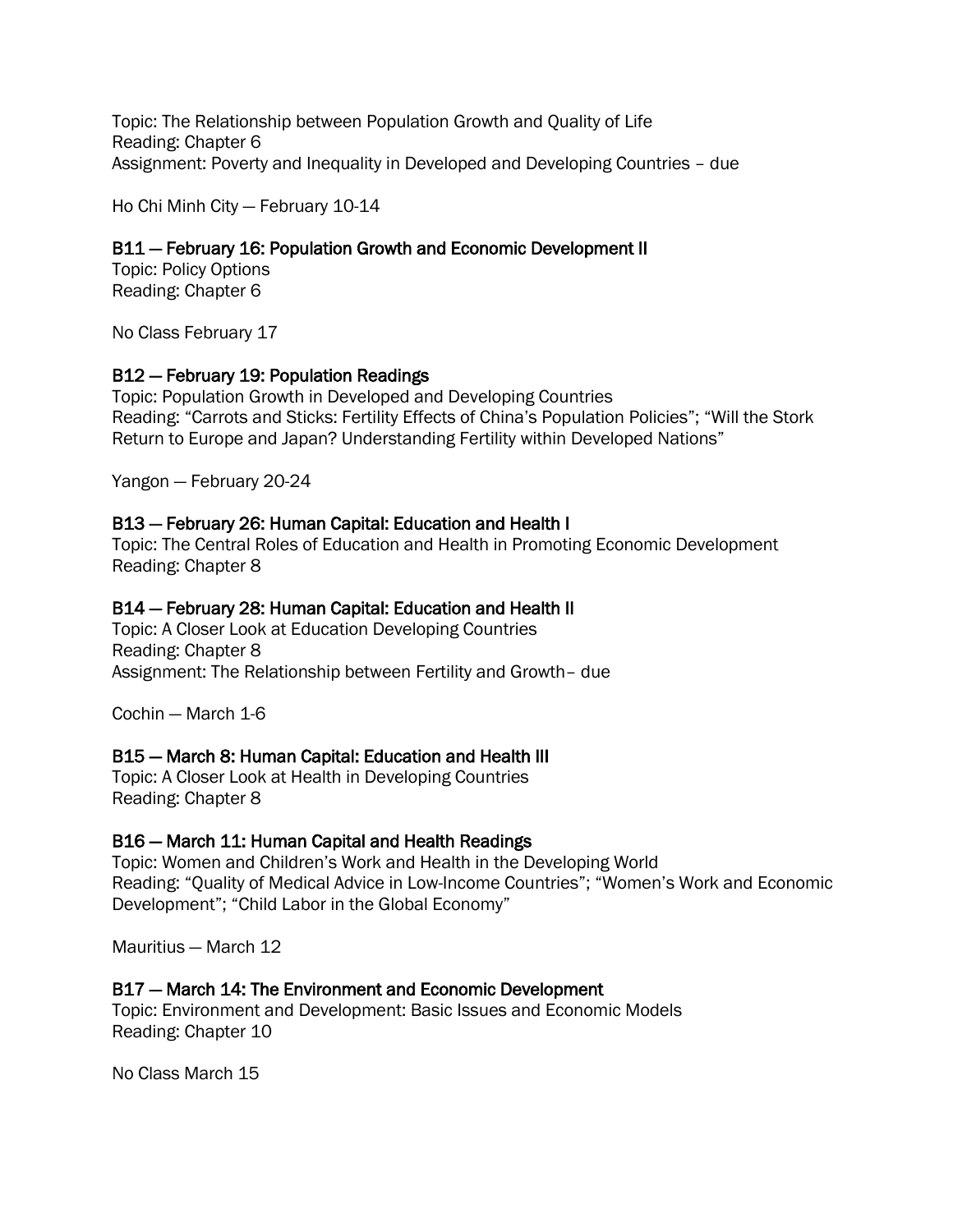### B18 — March 17: Topics in the Environment-Development Debate

Topic: Global Warming, Urban Development, Rain Forest Destruction and Policy Options Reading: Chapter 10 Assignment: The Relationship between Education and Health – due

Cape Town — March 19-24

#### B19 — March 25: Environmental Kuznets Curve

Topic: The Environmental Kuznets Curve Reading: "Confronting the Environmental Kuznets Curve"

#### B20 — March 27: Microfinance I

Topic: What is Microfinance and does it work? Reading: Chapter 15.3 (pp. 792-8)

No Class March 29

#### B21 — March 30: Microfinance II

Topic: Economic Lives of the Poor Reading: "Economic Lives of the Poor"; "Giving Credit Where it is Due"

Tema — March 31-April 3

#### B22 — April 5: Remittances, Foreign Aid, and Development Assistance

Topic: Remittances and Foreign Aid Reading: Chapter 14.3 and 14.4 (pp. 744-56)

### B23 — April 7: Foreign Aid and Growth

Topic: Foreign Aid, NGOs and Economic Growth Reading: "Can Foreign Aid Buy Growth?"; "Where Does the Money Go? Best and Worst Practices in Foreign Aid"; "What Do Nongovernmental Organizations Do?"

#### B24 — April 9: Summary of Course and Review

Study Day April 10 Assignment: Field Class Assignment – due

Casablanca — April 11-April 14

### B25 Finals — April 16: Final Exam

Assignment: Photo Essay – due

Arrive Hamburg — April 19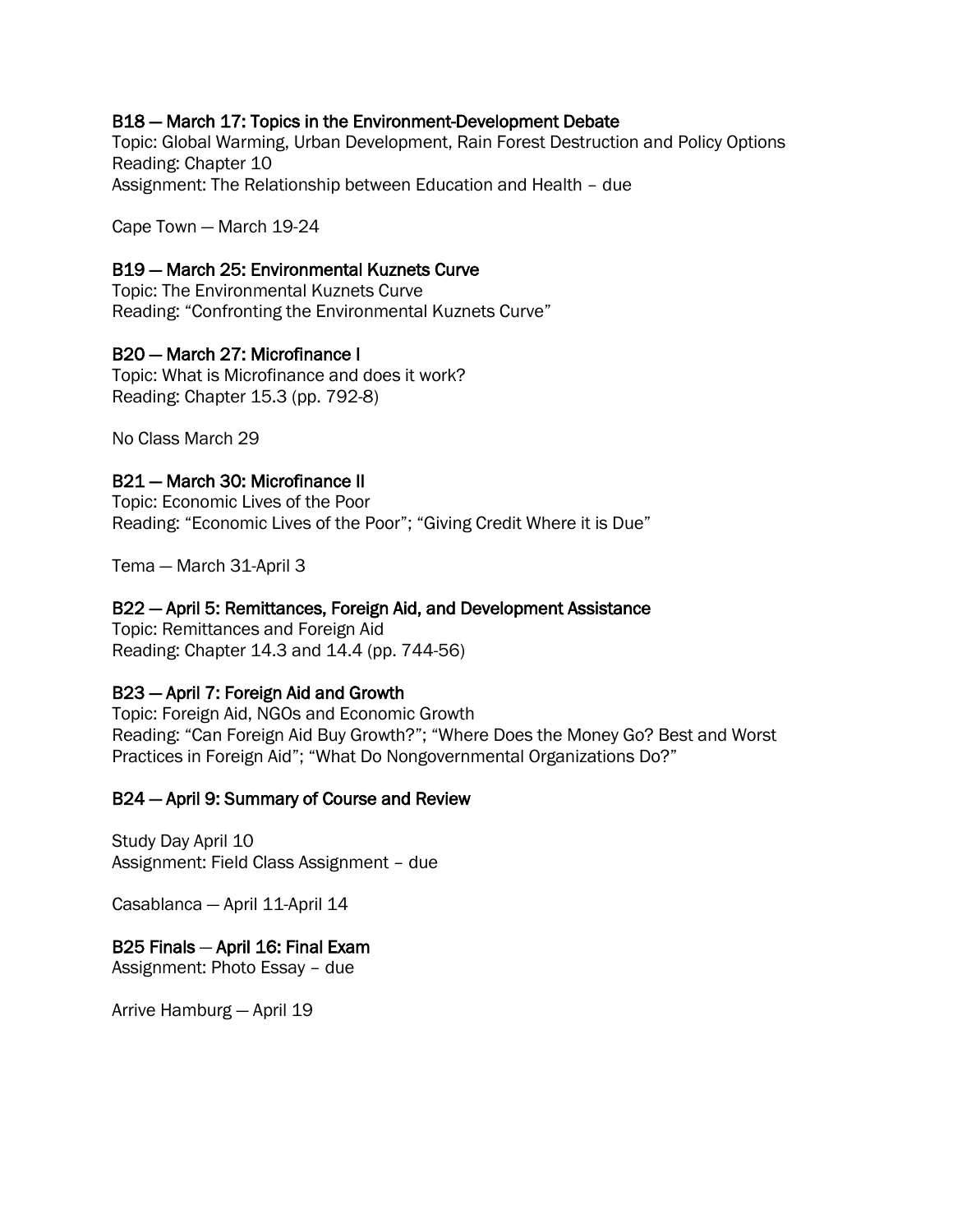### FIELD WORK

Field Class attendance is mandatory for all students enrolled in this course. Do not book individual travel plans or a Semester at Sea sponsored trip on the day of your field class. Field Classes constitute at least 20% of the contact hours for each course.

#### Field Class and Assignment

*The Field Class for this course will take place on Friday, March 31, 2017 in Accra (Tema), Ghana.*

Economic Development in Ghana

The class will visit MCC, USAID and IPA related sites, observe issues in economic development, and dialogue with experts and practitioners in the field of economic development.

Learning Objectives:

- Students will learn about the work being conducted by the Millennium Challenge Corporation (MCC) and USAID in Ghana – and how this work aims to achieve the Sustainable Development Goals (for MCC) and US foreign policy goals (USAID).
- Students will observe the effects of the MCC and USAID work on development in Ghana.
- At Innovations for Poverty Action (IPA), students will learn about current research projects of economic researchers. Generally, the object of these projects is to determine the efficacy of various interventions intended to promote economic growth.
- Students will observe first hand conditions in a developing country so as to better appreciate the challenges faced in these nations and thus gain better perspective on the various topics covered in the course.

#### Field Class Assignment

Students will observe a variety of challenges and issues restricting economic growth in Ghana. After the field class, a subset of the issues observed will be identified and students will be asked to select one issue from the identified list, to describe the challenge, analyze the relevant issues, and to propose an innovative solution to the problem. Field assignments are to be 3-5 pages in length and will be due by 5pm on Monday, April 10.

#### Independent Field Assignments

During the entirety of the voyage, students will compile a photo and written journal.

Written Journal: Journal entries should record experiences or observations in the field as they relate to topics addressed in class. Students should also draw comparisons between the developing and developed nations that we visit. The journal entry for each of the eight major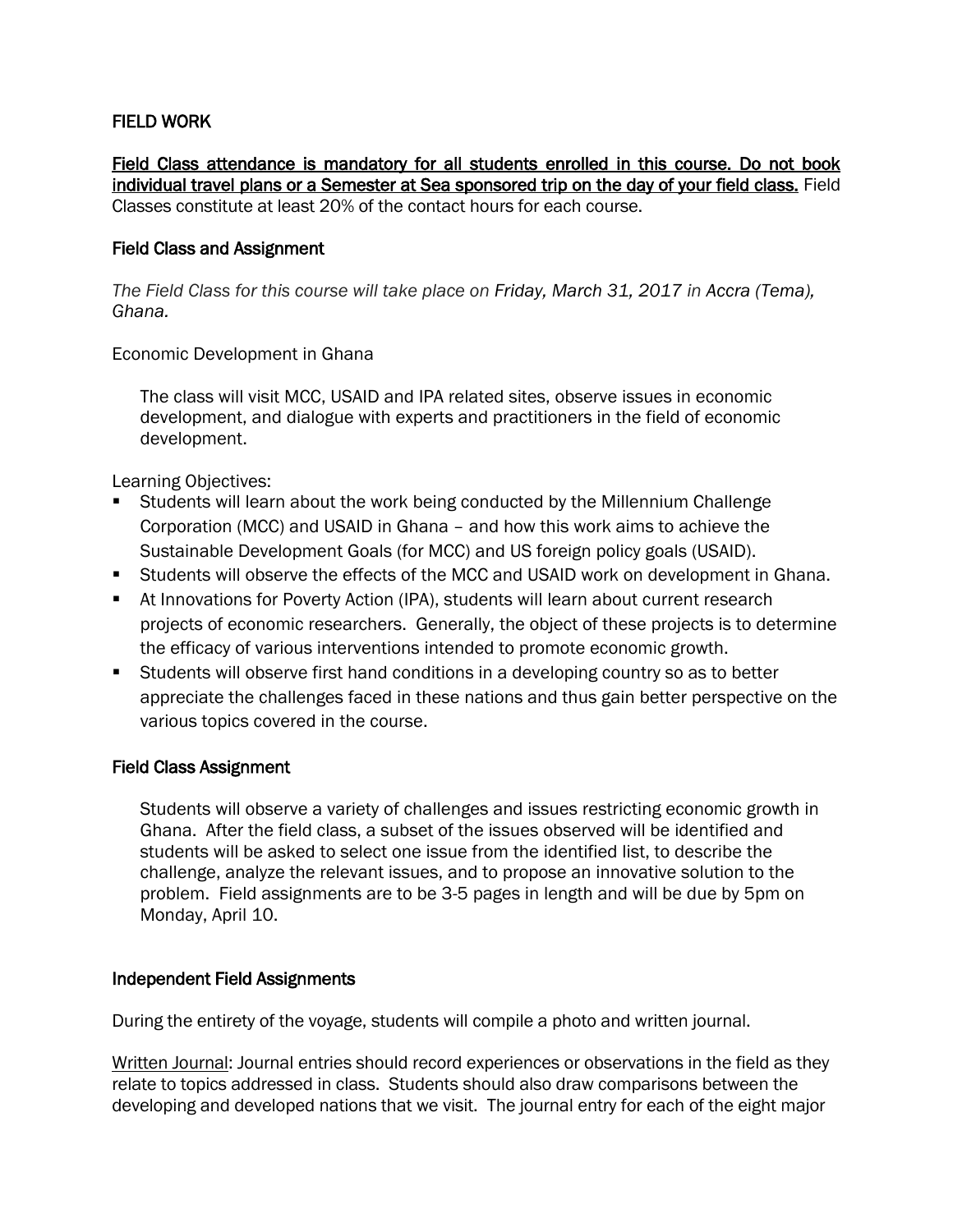ports (not including Honolulu and Mauritius) should be  $\frac{1}{2}$  to 1 page in length, typed, double spaced. After each port, students should electronically submit their journal entry for that port by the start of the next class day post port. Each journal entry will be graded on a pass/fail basis.

Photo Essay: The port journal entries will be used in conjunction with the photos students compile during the voyage to create a photo essay. Students will select 1-3 photos from each port (not including Honolulu and Mauritius) that illustrate topics related to class concepts. Each photo should have a 1-3 sentence caption explaining the relevance of the photo to economic development. Students should identify a major theme for their photo essay. An example might be housing across the economic development spectrum where the photo essay would contain photos of housing in each of the ports and the differences in the housing characteristics would illustrate differences in economic development levels across the Spring 2017 SAS itinerary. Another example would be where students select a particular topic, perhaps poverty or the role of women, and select photos from each port that represent different aspects of that topic. Photo essays will be graded on relevance and consistency of photos to the chosen theme, quality of photo captions, and originality. The photo essay will be due by 5pm on Sunday, April 16.

### METHODS OF EVALUATION / GRADING SCALE

Grades are based on a final, four written assignments, a presentation of a journal article, the field class assignment, the photo essay, and the field journal. There are a total of 550 points possible throughout the semester distributed as follows: final (100), written assignments (50 points each for a total of 200), journal article presentation (60), field class assignment (100), photo essay (50), and field journal (40).

Written Assignments: There are a total of four written assignments that provide students the opportunity to delve deeper into topics discussed in class and to apply course concepts to the real world. Students will also gain experience working with data. The assignments will require 2-3 written pages each and are worth 50 points apiece. More details about each assignment will be provided in class.

Journal Article Presentation: Students will present and lead a discussion on one of the journal articles assigned as reading throughout the course. Depending on enrollment, students will either present articles in small groups of 2 or individually. Students will be graded both on the quality of their presentation and the quality of the handout they create to summarize the article. More details about the presentation and handout will be provided in class.

Field Class Assignment: More information is provided in the Field Work section of the syllabus and additional description of the assignment will be provided in class.

Photo Essay: The photo essay should include an entry for each of the eight major ports (not including Honolulu and Mauritius). More information is provided in the Field Work section of the syllabus.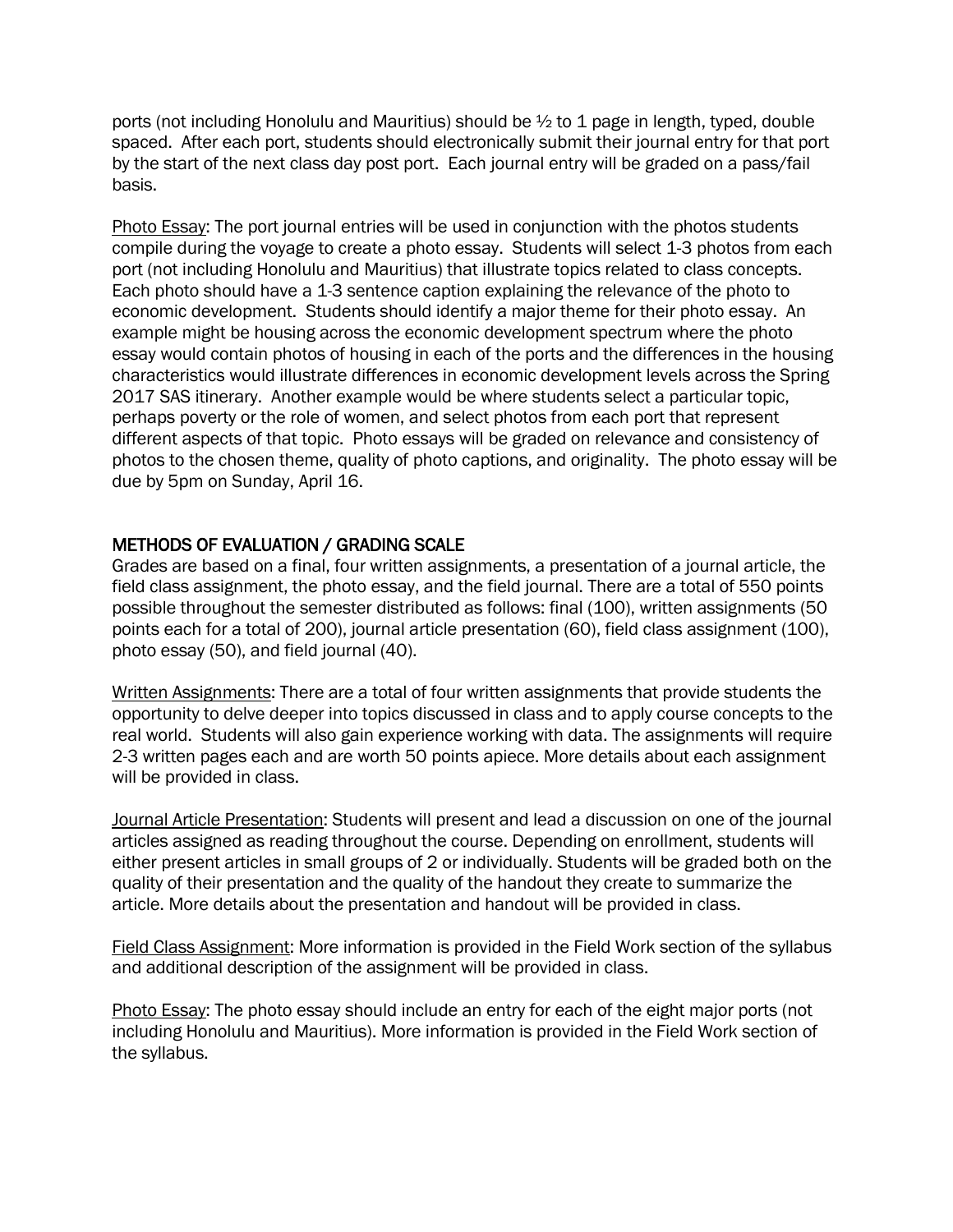Field Journal: A minimum of eight,  $\frac{1}{2}$  to 1 page entries should be contained in the journal (one for each port, not including Honolulu and Mauritius). More information is provided in the Field Work section of the syllabus.

Final Exam: There will be a cumulative final exam. The exam will contain a mixture of multiple choice and short answer questions.

The following Grading Scale is utilized for student evaluation. Pass/Fail is not an option for Semester at Sea coursework. Note that C-, D+ and D- grades are also not assigned on Semester at Sea in accordance with the grading system at Colorado State University (the SAS partner institution).

Pluses and minuses are awarded as follows on a 100% scale:

| Excellent   | Good           | Satisfactory/Poor | Failing              |
|-------------|----------------|-------------------|----------------------|
| 97-100%: A+ | $87-89\%$ : B+ | 77-79%: C+        | Less than $60\%$ : F |
| 94-96%: A   | 84-86%: B      | 70-76%: C         |                      |
| 90-93%: A-  | 80-83%: B-     | 60-69%: D         |                      |

### ATTENDANCE/ENGAGEMENT IN THE ACADEMIC PROGRAM

Attendance in all Semester at Sea classes is mandatory, but it is at the instructor's discretion to assign a grade to the participation and attendance requirement. Remember to include information concerning the evaluation of Field Assignments and the Field Classes, which must constitute at least 20% of the total grade in a course.

Students must inform their instructors prior to any unanticipated absence and take the initiative to make up missed work in a timely fashion. Instructors must make reasonable efforts to enable students to make up work which must be accomplished under the instructor's supervision (e.g., examinations, laboratories). In the event of a conflict in regard to this policy, individuals may appeal using established CSU procedures.

### LEARNING ACCOMMODATIONS

Semester at Sea provides academic accommodations for students with diagnosed learning disabilities, in accordance with ADA guidelines. Students who will need accommodations in a class, should contact ISE to discuss their individual needs. Any accommodation must be discussed in a timely manner prior to implementation. A memo from the student's home institution verifying the accommodations received on their home campus is required before any accommodation is provided on the ship. Students must submit this verification of accommodations pre-voyage as soon as possible, but no later than November 19, 2016 to [academic@isevoyages.org.](mailto:academic@isevoyages.org)

#### STUDENT CONDUCT CODE

The foundation of a university is truth and knowledge, each of which relies in a fundamental manner upon academic integrity and is diminished significantly by academic misconduct. Academic integrity is conceptualized as doing and taking credit for one's own work. A pervasive attitude promoting academic integrity enhances the sense of community and adds value to the educational process. All within the University are affected by the cooperative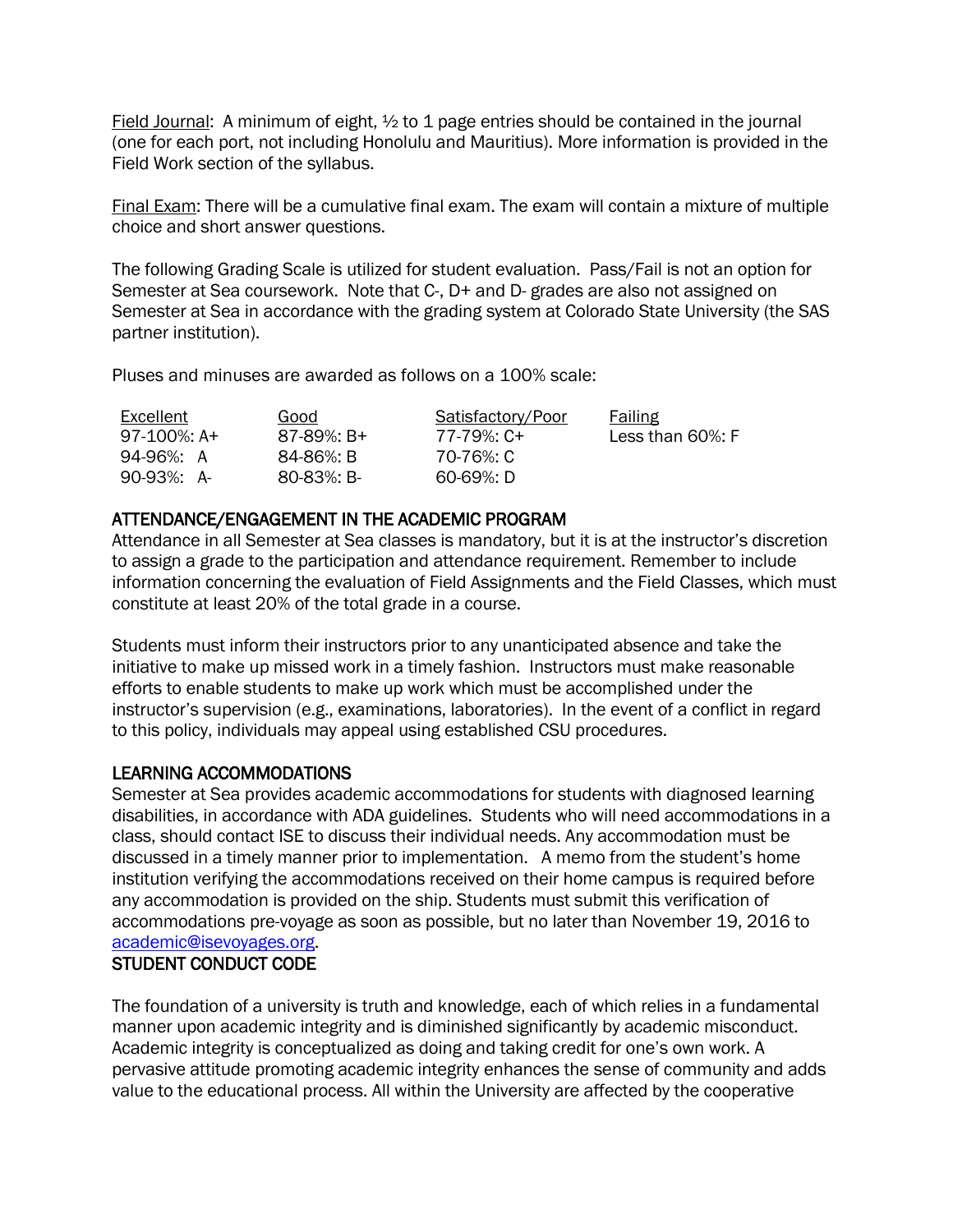commitment to academic integrity. All Semester at Sea courses adhere to this Academic Integrity Policy and Student Conduct Code.

Depending on the nature of the assignment or exam, the faculty member may require a written declaration of the following honor pledge: "I have not given, received, or used any unauthorized assistance on this exam/assignment."

#### RESERVE BOOKS AND FILMS FOR THE LIBRARY

AUTHOR: Yunus, Muhammad TITLE: Banker To The Poor: Micro-Lending and the Battle Against World Poverty PUBLISHER: PublicAffairs ISBN #: 978-1586481988 DATE/EDITION: October 14, 2003, paperback

AUTHOR: Karlan, Dean and Appel, Jacob TITLE: More Than Good Intentions: Improving the Ways the World's Poor Borrow, Save, Farm, Learn, and Stay Healthy PUBLISHER: Plume ISBN #: 978-0452297562 DATE/EDITION: March 27, 2012, paperback

AUTHOR: Collier, Paul TITLE: The Bottom Billion: Why the Poorest Countries are Failing and What Can Be Done About It PUBLISHER: Oxford University Press ISBN #: 978-0195373387 DATE/EDITION: August 22, 2008, paperback

AUTHOR: Bhagwati, Jagdish TITLE: In Defense of Globalization PUBLISHER: Oxford University Press ISBN #: 978-0195330939 DATE/EDITION: September 4, 2007, paperback

DOCUMENTARY: Inequality for All DIRECTOR: Jacob Kornbluth DATE: 2013

DOCUMENTARY: Life and Debt DIRECTOR: Stephanie Black DATE: 2001

DOCUMENTARY: Poverty, Inc. DIRECTOR: Michael Matheson Miller DATE: 2014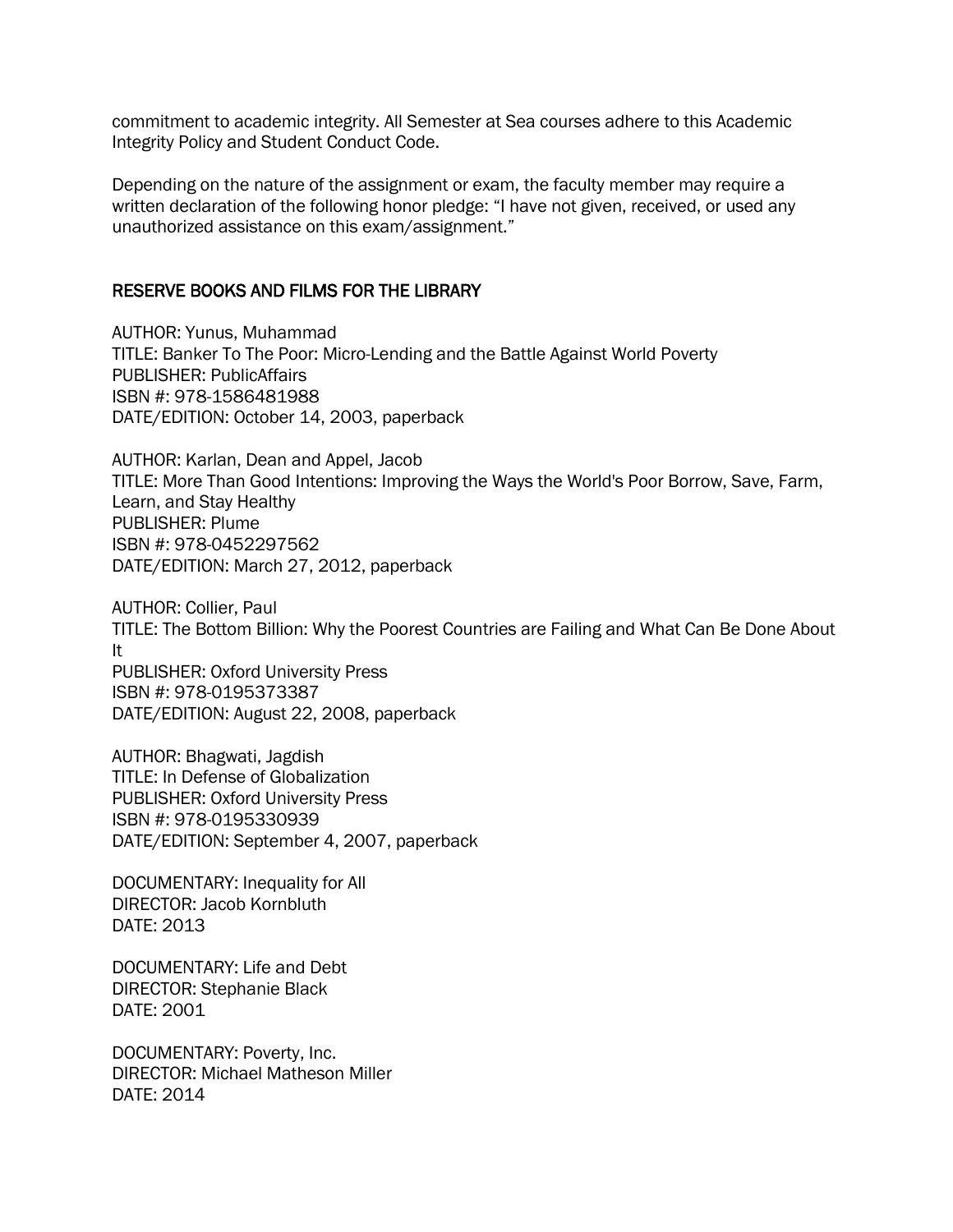DOCUMENTARY: The End of Poverty? DIRECTOR: Philippe Diaz DATE: 2008

#### ELECTRONIC COURSE MATERIALS

AUTHOR: Aker, Jenny C. and Mbiti, Isaac M. ARTICLE/CHAPTER TITLE: Mobile Phones and Economic Development in Africa JOURNAL/BOOK TITLE: Journal of Economic Perspectives VOLUME: 24(3) DATE: Summer 2010 PAGES: 207-232

AUTHOR: Alvaredo, Facundo, Atkinson, Anthony B., Piketty, Thomas, and Saez, Emmanuel Saez ARTICLE/CHAPTER TITLE: The Top 1 Percent in International and Historical Perspective JOURNAL/BOOK TITLE: Journal of Economic Perspectives VOLUME: 27(3) DATE: Summer 2013 PAGES: 3-20

AUTHOR: Bosworth, Barry and Collins, Susan M. ARTICLE/CHAPTER TITLE: Accounting for Growth: Comparing China and India JOURNAL/BOOK TITLE: Journal of Economic Perspectives VOLUME: 22(1) DATE: Winter 2008 PAGES: 45-66

AUTHOR: Collier, Paul and Gunning, Jan Willem ARTICLE/CHAPTER TITLE: Why has Africa Grown Slowly? JOURNAL/BOOK TITLE: Journal of Economic Perspectives VOLUME: 13(3) DATE: Summer 1999 PAGES: 3-22

AUTHOR: Datt, Gaurav and Ravallion, Martin ARTICLE/CHAPTER TITLE: Is India's Economic Growth Leaving the Poor Behind? JOURNAL/BOOK TITLE: Journal of Economic Perspectives VOLUME: 16(3) DATE: Summer 2002 PAGES: 89-108

AUTHOR: United Nations REPORT TITLE: Transforming our World: The 2030 Agenda for Sustainable Development DATE: 2015 PAGES: 1-41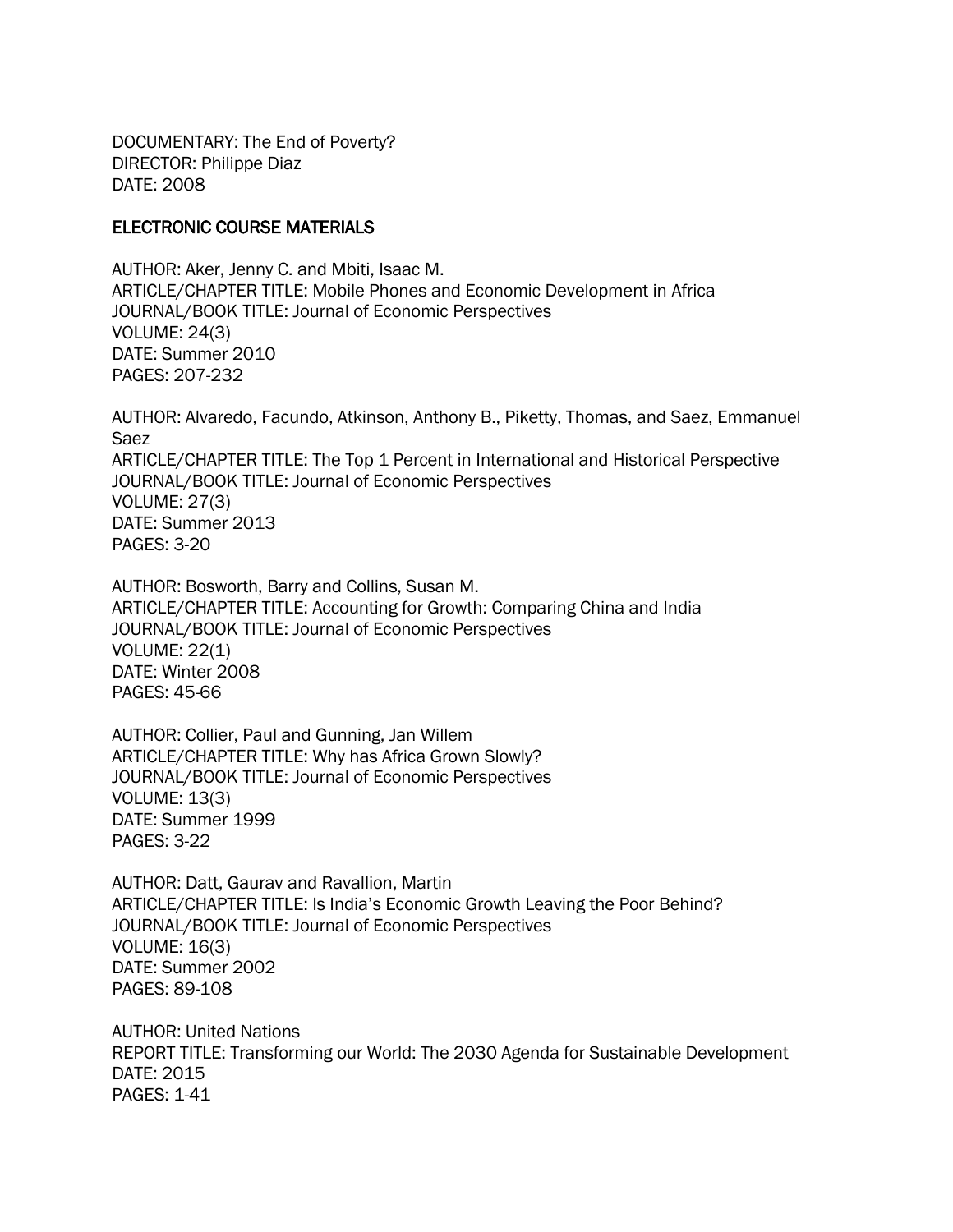URL:<https://sustainabledevelopment.un.org/post2015/transformingourworld/publication>

AUTHOR: Werker, Eric and Ahmed, Faisal Z. ARTICLE/CHAPTER TITLE: What Do Nongovernmental Organizations Do? JOURNAL/BOOK TITLE: Journal of Economic Perspectives VOLUME: 22(2) DATE: Spring 2008 PAGES: 73-92

AUTHOR: Easterly, William and Pfutze, Tobias ARTICLE/CHAPTER TITLE: Where Does the Money Go? Best and Worst Practices in Foreign Aid JOURNAL/BOOK TITLE: Journal of Economic Perspectives VOLUME: 22(2) DATE: Spring 2008 PAGES: 29-52

AUTHOR: Easterly, William ARTICLE/CHAPTER TITLE: Can Foreign Aid Buy Growth? JOURNAL/BOOK TITLE: Journal of Economic Perspectives VOLUME: 17(3) DATE: Summer 2003 PAGES: 23-48

AUTHOR: McElroy, Marjorie and Yang, Dennis Tao ARTICLE/CHAPTER TITLE: Carrots and Sticks: Fertility Effects of China's Population Policies JOURNAL/BOOK TITLE: American Economic Review VOLUME: 90(2) DATE: May 2000 PAGES: 389-92

AUTHOR: Edmonds, Eric and Pavcnik, Nina ARTICLE/CHAPTER TITLE: Child Labor in the Global Economy JOURNAL/BOOK TITLE: Journal of Economic Perspectives VOLUME: 19(1) DATE: Winter 2005 PAGES: 199-220

AUTHOR: Dasgupta, Susmita; Laplante, Benoit; Wang, Hua; and Wheeler, David ARTICLE/CHAPTER TITLE: Confronting the Environmental Kuznets Curve JOURNAL/BOOK TITLE: Journal of Economic Perspectives VOLUME: 16(1) DATE: Winter 2002 PAGES: 147-68

AUTHOR: Banerjee, Abhijit and Duflo, Esther ARTICLE/CHAPTER TITLE: The Economic Lives of the Poor JOURNAL/BOOK TITLE: Journal of Economic Perspectives